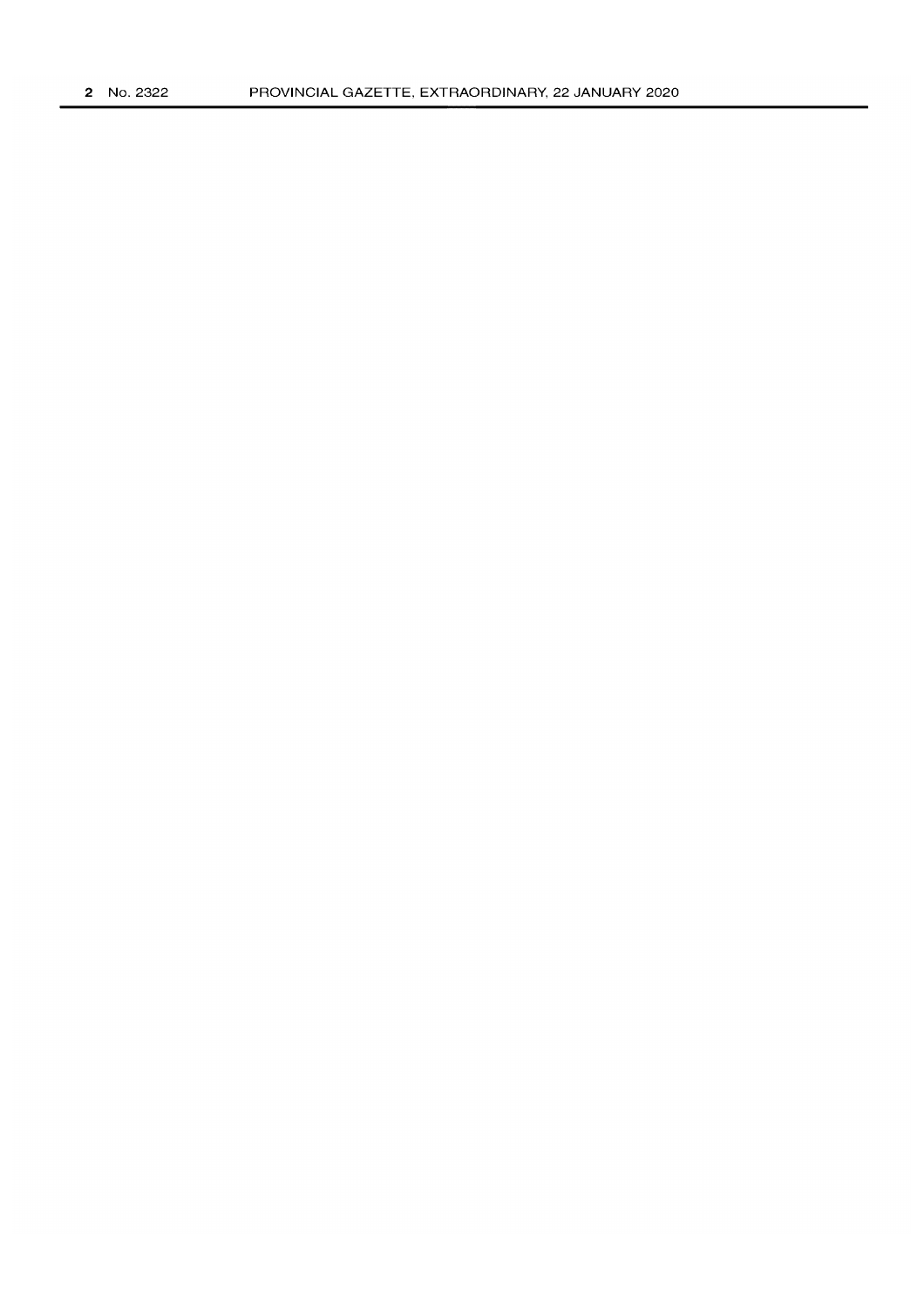## **CONTENTS**

|                                                                                                            | Gazette<br>No. | Page<br>No. |
|------------------------------------------------------------------------------------------------------------|----------------|-------------|
| <b>PREMIER'S NOTICES • PREMIERSKENNISGEWINGS</b>                                                           |                |             |
| Remuneration of Public Office Bearers Act (20/1998): Determination of gratuity payable to eligible members | 2322           |             |

 $\mathbf{1}$